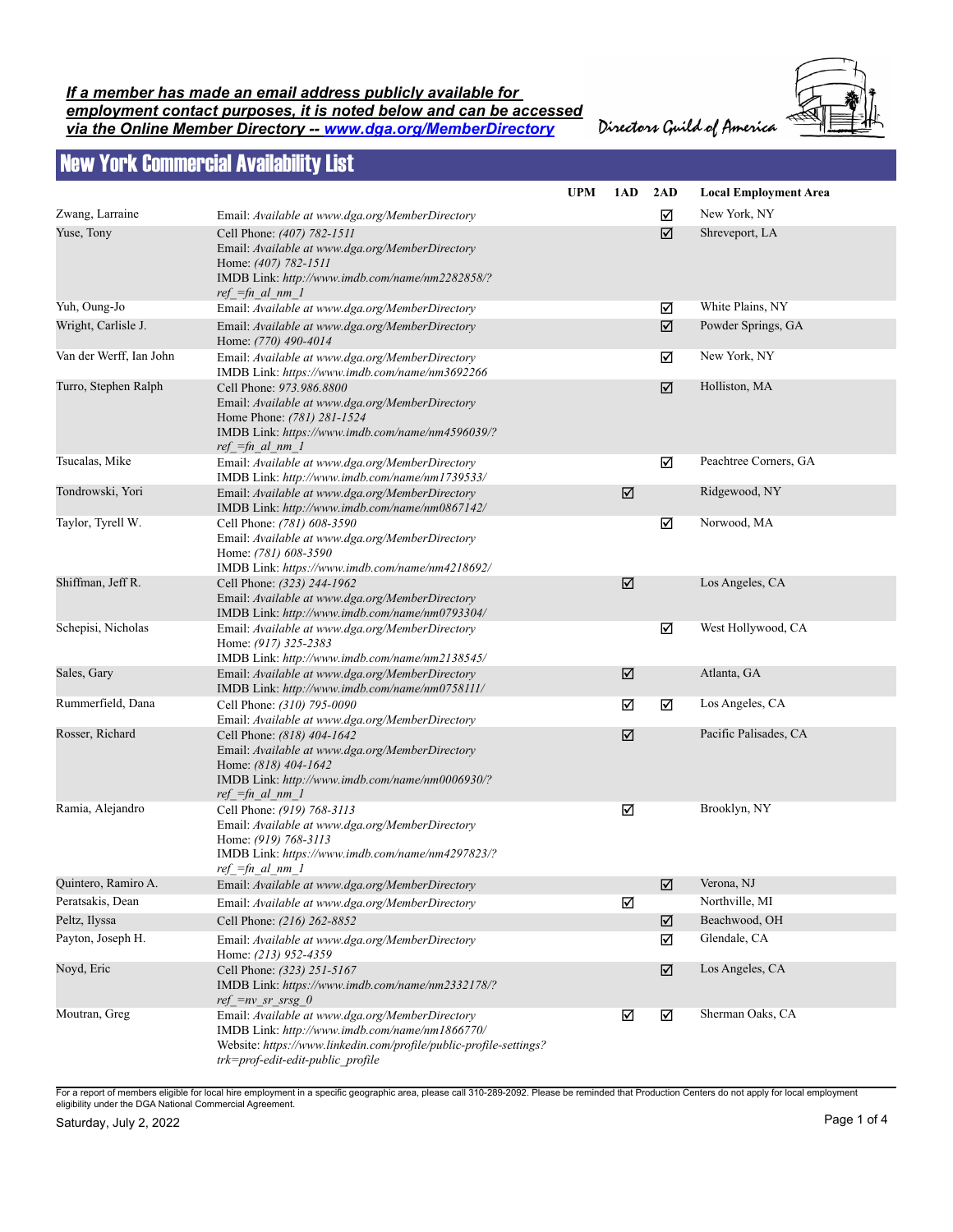|                        |                                                                                                                                                                                                                                                 | <b>UPM</b> | 1AD | 2AD | <b>Local Employment Area</b> |
|------------------------|-------------------------------------------------------------------------------------------------------------------------------------------------------------------------------------------------------------------------------------------------|------------|-----|-----|------------------------------|
| Moore, Kevin           | Cell Phone: (917) 647-0870<br>Email: Available at www.dga.org/MemberDirectory<br>Home: (212) 982-6974<br>Home: (917) 647-0870<br>IMDB Link: http://www.imdb.com/name/nm0601474/<br>Website: https://www.linkedin.com/in/kevin-moore-dga-1st-ad/ |            | ☑   |     | New York, NY                 |
| Moon, Brian Patrick    | Cell Phone: (954) 243-6627<br>Email: Available at www.dga.org/MemberDirectory<br>Home: (954) 929-5422<br>IMDB Link: https://www.imdb.com/name/nm0600595/?<br>$ref =fn$ al nm 1                                                                  |            | ☑   |     | Hollywood, FL                |
| Monaghan, Megan Ann    | Cell Phone: (203) 505-8964<br>Email: Available at www.dga.org/MemberDirectory                                                                                                                                                                   |            |     | ☑   | Franklin, TN                 |
| Miller, Jeffrey A.     | Email: Available at www.dga.org/MemberDirectory<br>Home: (310) 344-9404                                                                                                                                                                         | ☑          | ☑   | ☑   | Encino, CA                   |
| Miller, Jamie Karin    | Cell Phone: (917) 494-4180<br>Home: (201) 652-1782<br>Home: (917) 494-4180                                                                                                                                                                      |            |     | ☑   | Ridgewood, NJ                |
| Miles, Elizabeth Tyler | Email: Available at www.dga.org/MemberDirectory<br>Home: (310) 993-0022<br>Website: https://www.dgaad.com                                                                                                                                       |            | ☑   | ☑   | Carpinteria, CA              |
| Mendoza, Roger A.      | Cell Phone: (646) 234-6200<br>Email: Available at www.dga.org/MemberDirectory                                                                                                                                                                   |            |     | ☑   | Atlanta, GA                  |
| Melick, John T.        | Email: Available at www.dga.org/MemberDirectory<br>Home: (818) 634-2147<br>Home: (818) 894-9517<br>IMDB Link: http://www.imdb.com/name/nm0577725/?<br>$ref = nv sr 1$                                                                           |            |     | ☑   | North Hills, CA              |
| McNinch, Adam          | Cell Phone: (424) 645-9939<br>Email: Available at www.dga.org/MemberDirectory<br>Home: (424) 645-9939                                                                                                                                           |            |     | ☑   | Chicago, IL                  |
| McNamara, Kevin M.     | Email: Available at www.dga.org/MemberDirectory<br>Home: (603) 732-0765<br>Home: (603) 854-1869<br>Personal Business: (603) 854-1869                                                                                                            |            | ☑   | ☑   | Amherst, NH                  |
| Malik, Ariana          | Cell Phone: (646) 207-4135<br>Email: Available at www.dga.org/MemberDirectory<br>IMDB Link: https://www.imdb.com/name/nm2452594/?<br>$ref_{fn\_al\_nm\_l}$                                                                                      |            | ☑   |     | Playa del Rey, CA            |
| Lewis, Neil            | Cell Phone: (917) 375-7940<br>Email: Available at www.dga.org/MemberDirectory                                                                                                                                                                   |            | ☑   |     | Venice, CA                   |
| Lew-Goucher, Mary G.   | Email: Available at www.dga.org/MemberDirectory<br>Home: (646) 872-5529                                                                                                                                                                         |            |     | ☑   | Somers, NY                   |
| Lazar, Jeffrey         | Email: Available at www.dga.org/MemberDirectory<br>Home: (212) 533-0010<br>Home: (917) 771-4596                                                                                                                                                 |            | ☑   |     | New York, NY                 |
| Lasser, Liza           | Cell Phone: (415) 412-9774<br>Email: Available at www.dga.org/MemberDirectory<br>Home: (415) 412-9774<br>IMDB Link: http://www.imdb.com/name/nm7831393/<br>Website: http://www.linkedin.com/in/lizalasser                                       |            |     | ☑   | Manhattan, NY                |
| Lamkin, Dan            | Cell Phone: (773) 501-8331<br>Email: Available at www.dga.org/MemberDirectory<br>IMDB Link: https://www.imdb.com/name/nm2965926/<br>Website: https://www.danlamkin.com                                                                          |            | ☑   | ☑   | Chicago, IL                  |
| Kaye, Jean M.          | Email: Available at www.dga.org/MemberDirectory<br>Home: (310) 990-0700                                                                                                                                                                         | ☑          | ☑   | ☑   | Los Angeles, CA              |
| Jacobellis, Claudio    | Email: Available at www.dga.org/MemberDirectory<br>Home: (914) 426-1321<br>Personal Business: (818) 275-1234<br>Personal Business: (914) 426-1321                                                                                               |            |     | ☑   | Miramar, FL                  |
| Jackson, Andrew AJ     | Cell Phone: (347) 572-2182<br>Email: Available at www.dga.org/MemberDirectory<br>Website: twoohnathion.com                                                                                                                                      |            |     | ☑   | Elizabeth, NJ                |

For a report of members eligible for local hire employment in a specific geographic area, please call 310-289-2092. Please be reminded that Production Centers do not apply for local employment<br>eligibility under the DGA Nat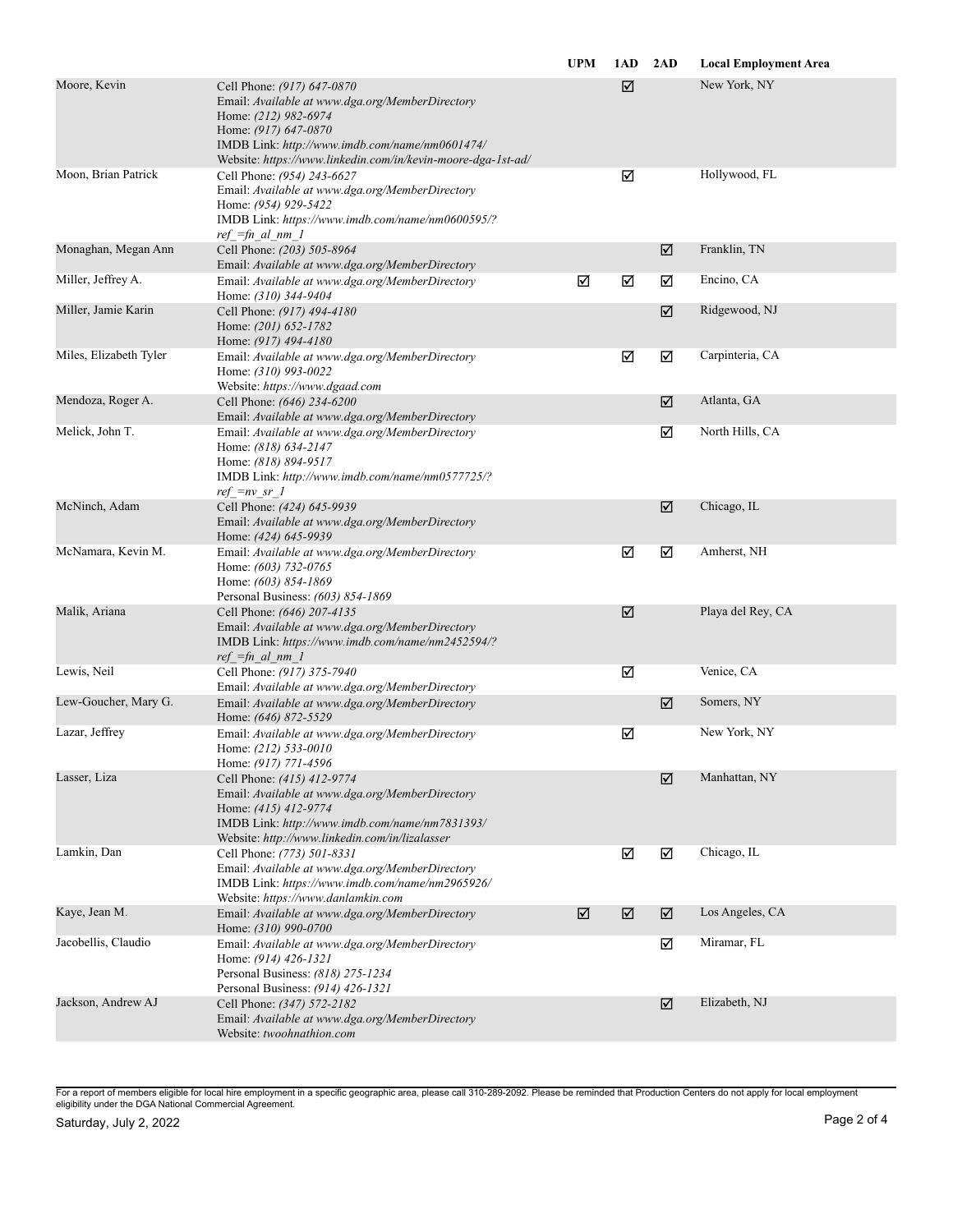|                           |                                                                                                                                                                                                                                                              | <b>UPM</b> | 1AD | 2AD | <b>Local Employment Area</b>           |
|---------------------------|--------------------------------------------------------------------------------------------------------------------------------------------------------------------------------------------------------------------------------------------------------------|------------|-----|-----|----------------------------------------|
| Hailey Daniels, Alicia    | Email: Available at www.dga.org/MemberDirectory<br>Home: (818) 276-6647<br>Home: (860) 987-9806<br>IMDB Link: http://www.imdb.com/name/nm2485029/?<br>$ref =fn$ al nm 1<br>Phone: 860.987.9806                                                               | ☑          | ☑   | ☑   | Fairburn, GA                           |
| Glanzrock, Stephen Andrew | Cell Phone: (917) 273 - 2337<br>Email: Available at www.dga.org/MemberDirectory<br>Home: (917) 273-2337                                                                                                                                                      |            | ☑   |     | New York, NY                           |
| Gibson, Maureen R.        | Email: Available at www.dga.org/MemberDirectory<br>Home: (818) 381-7810<br>Website: http://www.maureengibson.com                                                                                                                                             |            |     | ☑   | Wimberley, TX                          |
| Gangl, Ryan John          | Cell Phone: (323) 559-4230<br>Email: Available at www.dga.org/MemberDirectory<br>Website: welcomeaboardproductions.com                                                                                                                                       |            |     | ☑   | Los Angeles, CA                        |
| Flinn, Andrew M.          | Cell Phone: 1 310 463-4470<br>Home: 1 310 463-4470<br>IMDB Link: http://www.imdb.com/name/nm0282360<br>Other: 011 44 7521485298                                                                                                                              |            |     | ☑   | Pasadena, CA                           |
| Fiore, Nick               | Cell Phone: (720) 234-4084<br>Email: Available at www.dga.org/MemberDirectory                                                                                                                                                                                |            |     | ☑   | Los Angeles, CA                        |
| Falvey, Francis X.        | Email: Available at www.dga.org/MemberDirectory<br>Home: (407) 870-0108<br>Home: (407) 973-2168                                                                                                                                                              | ☑          | ☑   |     | Kissimmee, FL                          |
| Evranian, Nicole          | Email: Available at www.dga.org/MemberDirectory<br>Home: (614) 499-0008                                                                                                                                                                                      |            |     | ☑   | Fort Mill, SC                          |
| Dodds, Will               | Cell Phone: +447714244615<br>Email: Available at www.dga.org/MemberDirectory<br>IMDB Link: http://www.imdb.com/name/nm0002917/                                                                                                                               |            | ☑   |     | Beaconsfield England United<br>Kingdom |
| Dister, Michael           | Email: Available at www.dga.org/MemberDirectory<br>Home: (347) 369-7683<br>Home: (718) 933-1303<br>Personal Business: (347) 369-7683<br>Personal Business: (440) 835-0027                                                                                    |            | ☑   | ☑   | Bronx, NY                              |
| Crawford, Luke A.         | Cell Phone: (716) 969-3079<br>Email: Available at www.dga.org/MemberDirectory<br>Home: (716) 969-3079<br>IMDB Link: https://pro.imdb.com/name/nm2654291?<br>$ref = hm$ prof name                                                                             |            | ☑   |     | Hamburg, NY                            |
| Cooper, Ken               | Cell Phone: (818) 200-5829<br>Email: Available at www.dga.org/MemberDirectory                                                                                                                                                                                |            |     | ☑   | Santa Clarita, CA                      |
| Callaway, Johnny          | Cell Phone: (321) 281-7132<br>Email: Available at www.dga.org/MemberDirectory<br>IMDB Link: https://www.imdb.com/name/nm5670151/?<br>ref $=nv$ sr srsg 0                                                                                                     |            |     | ☑   | Brooklyn, NY                           |
| Bostwick, Joan G.         | Cell Phone: 917 601-5605<br>Email: Available at www.dga.org/MemberDirectory<br>Home: (917) 601-5605<br><b>IMDB</b> Link:<br>http://www.imdb.com/name/nm0098312/#assistant_director<br>Personal Business: (212) 472-8183<br>Personal Business: (917) 601-5605 |            | ☑   |     | Brooklyn, NY                           |
| Bordas, Arle              | Cell Phone: (917) 453-1537<br>Email: Available at www.dga.org/MemberDirectory<br>Home: (917) 453-1537                                                                                                                                                        |            | ☑   |     | Brooklyn, NY                           |
| Boisselle, Amanda         |                                                                                                                                                                                                                                                              |            |     | ☑   | Chicago, IL                            |
| Berryhill, Max            | Email: Available at www.dga.org/MemberDirectory<br>Home: (619) 892-4110                                                                                                                                                                                      |            |     | ☑   | Toluca Lake, CA                        |
| Berkal, Eric              | Cell Phone: (917) 656-7417<br>Email: Available at www.dga.org/MemberDirectory<br>IMDB Link: https://www.imdb.com/name/nm1373668/                                                                                                                             |            | ☑   |     | New York, NY                           |
| Beckwith, Anthony         | Email: Available at www.dga.org/MemberDirectory<br>Home: (440) 289-5734<br>IMDB Link: http://www.imdb.com/name/nm3592278/<br>Website: http://www.AnthonyBeckwith.com                                                                                         |            |     | ☑   | Duluth, GA                             |
| Assiaee, Atena            | Email: Available at www.dga.org/MemberDirectory                                                                                                                                                                                                              |            | ☑   | ☑   | Woodland Hills, CA                     |

For a report of members eligible for local hire employment in a specific geographic area, please call 310-289-2092. Please be reminded that Production Centers do not apply for local employment<br>eligibility under the DGA Nat